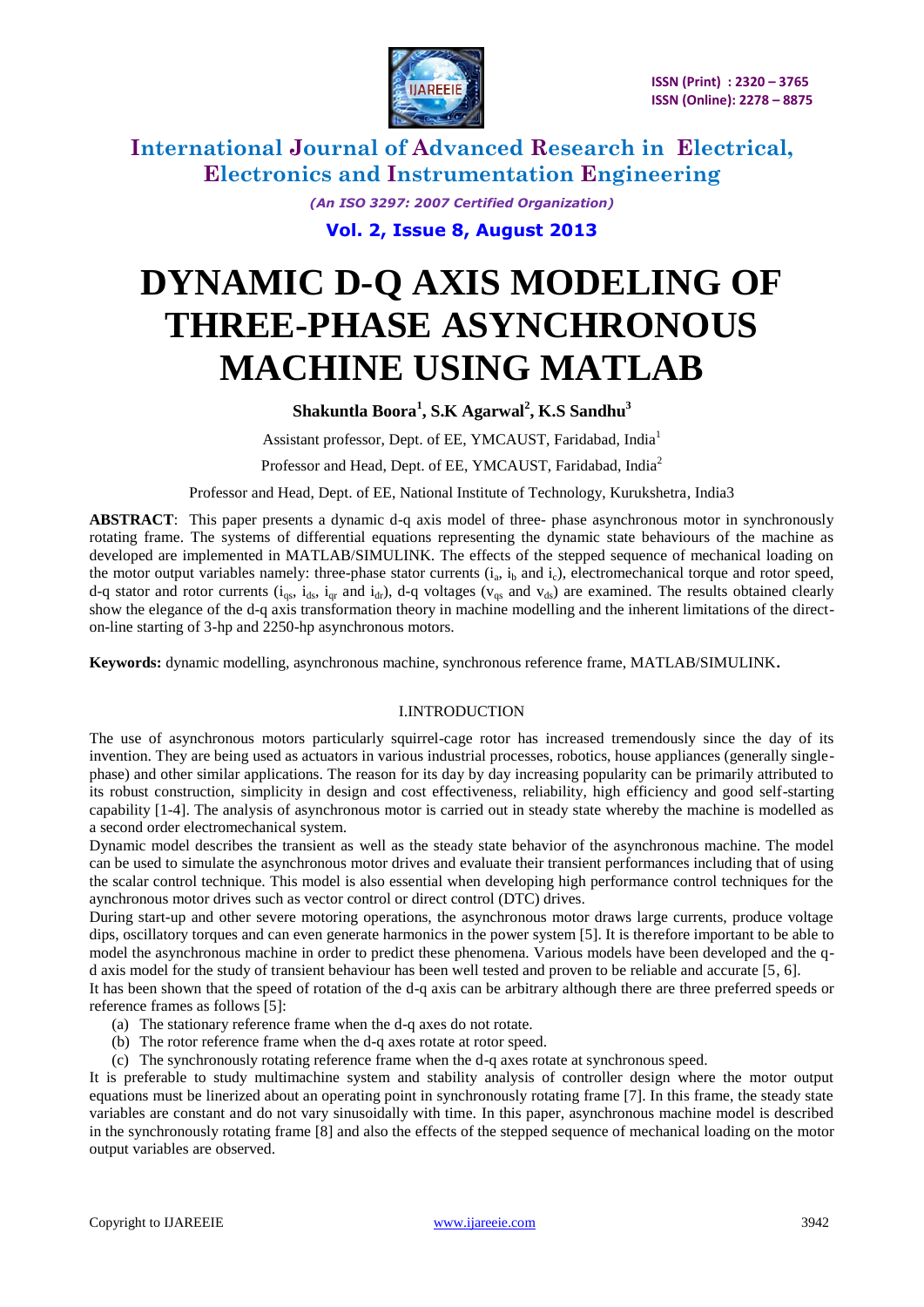

*(An ISO 3297: 2007 Certified Organization)*

### **Vol. 2, Issue 8, August 2013**

### II. ASYNCHRONOUS MACHINE MODEL

The asynchronous machine d-q or dynamic equivalent circuit is shown in fig. 1. The modelling equations in flux linkage form may be rearranged into the following form





Fig.1 Dynamic d<sup>e</sup>- q<sup>e</sup> equivalent circuits of machine (a) q<sup>e</sup>-axes, (b) d<sup>e</sup> – axes circuit

| $\frac{dFqs}{dt} = \omega_b \left[ v_{qs} - \frac{\omega_e}{\omega} F_{ds} - \frac{R_s}{x_a} (F_{qs} - F_{mq}) \right]$           | (1)  |
|-----------------------------------------------------------------------------------------------------------------------------------|------|
| $\frac{dFds}{dt} = \omega_b \left[ v_{ds} - \frac{\omega_e}{\omega_b} F_{qs} - \frac{R_s}{x_b} (F_{ds} - F_{md}) \right]$         | (2)  |
| $\frac{dFqr}{dt} = -\omega_b \left[ \frac{(\omega_e - \omega_r)}{\omega_r} F_{dr} + \frac{R_r}{x_r} (F_{qr} - F_{mq}) \right]$    | (3)  |
| $\frac{dFdr}{dt} = -\omega_b \left[ \frac{(\omega_e - \omega_r)}{\omega_b} F_{qr} + \frac{R_r}{x_{1r}} (F_{dr} - F_{md}) \right]$ | (4)  |
| $F_{mq} = X_{ml}^* \left[ \frac{F_{qs}}{x_{1}} + \frac{F_{qr}}{x_{1}} \right]$                                                    | (5)  |
| $F_{\text{md}} = X_{\text{ml}}^* \left[ \frac{F_{ds}}{v} + \frac{F_{dr}}{v} \right]$                                              | (6)  |
| $i_{qs} = \frac{1}{x_1} (F_{qs} - F_{mq})$                                                                                        | (7)  |
| $i_{qr} = \frac{1}{x_1} (F_{qr} - F_{mq})$                                                                                        | (8)  |
| $i_{ds} = \frac{1}{x_{1}} (F_{ds} - F_{md})$                                                                                      | (9)  |
| $i_{dr} = \frac{1}{x} (F_{dr} - F_{md})$                                                                                          | (10) |
| Te = $\frac{3}{2} \left( \frac{p}{2} \right) \frac{1}{\omega_{\text{th}}} \left( F_{ds} i_{qs} - F_{qs} i_{ds} \right)$           | (11) |
| $m \rightarrow l^2\mathrm{V} \mathrm{d}w_r$                                                                                       |      |

 $T_e - T_L = J \left(\frac{2}{R}\right)$  $\frac{2}{p} \frac{dw_r}{dt}$ dt  $(12)$ 

Copyright to IJAREEIE [www.ijareeie.com](http://www.ijareeie.com/) 3943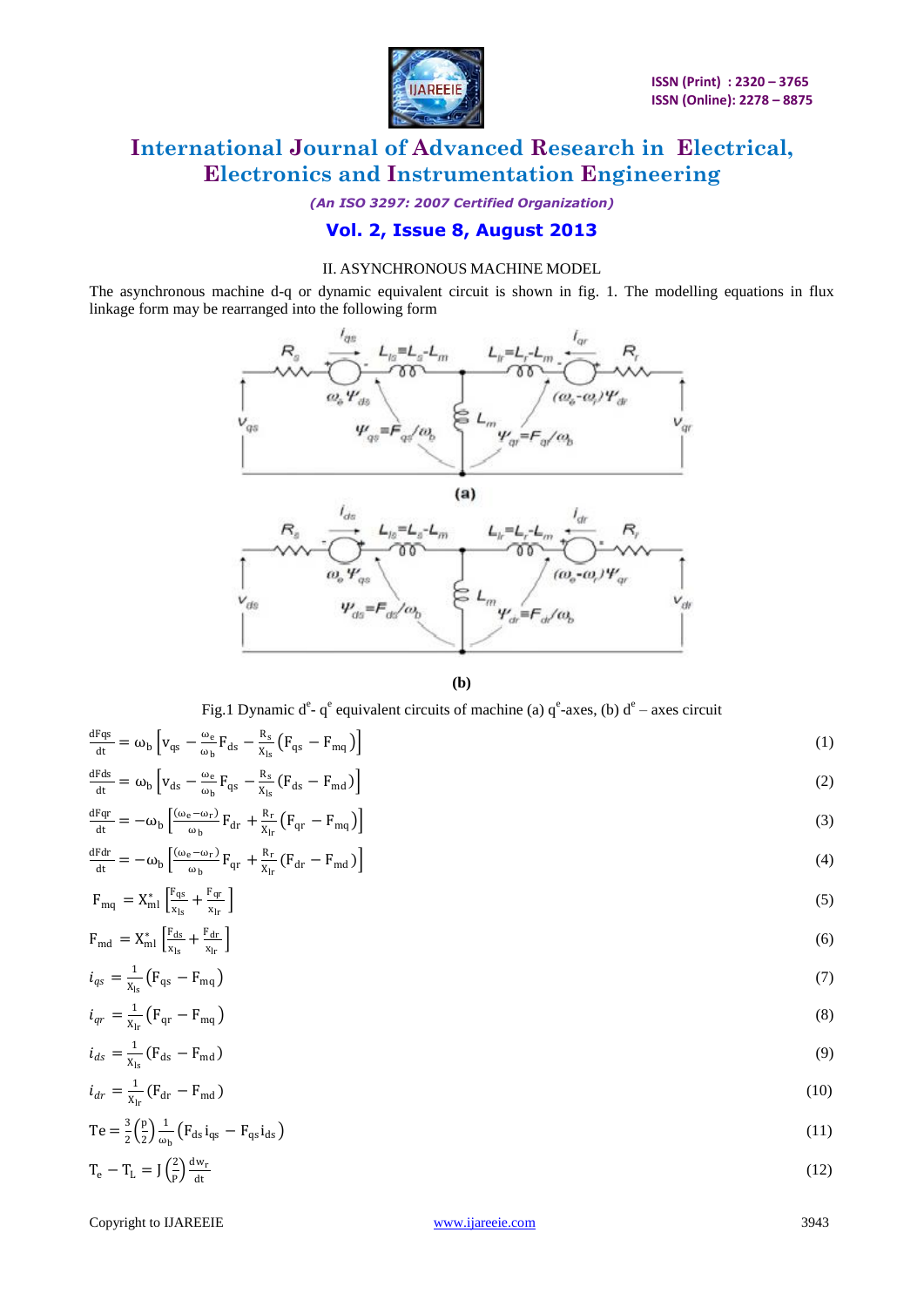

*(An ISO 3297: 2007 Certified Organization)*

### **Vol. 2, Issue 8, August 2013**

For a squirrel cage asynchronous machine  $v_{qr}$  and  $v_{dr}$  in (3) and (4) are set to zero. An asynchronous machine model can be represented with five differential equations. To solve these equations, they have to be rearranged in the state space form. The state –space form can be achieved by inserting  $(5)$  and  $(6)$  in  $(1-4)$  and collecting the similar terms together so that each state derivative is a function of only other state variables and motor inputs. Then, the equations (1-4 and 12) of a squirrel-cage asynchronous motor in state-space become

$$
\frac{dFqs}{dt} = \omega_b \left[ v_{qs} - \frac{\omega_e}{\omega_b} F_{ds} + \frac{R_s}{X_{ls}} \left( \frac{x_{ml}^*}{x_{lr}} F_{qr} + \left( \frac{x_{ml}^*}{x_{ls}} - 1 \right) F_{qs} \right) \right]
$$
(13)

$$
\frac{dFds}{dt} = \omega_b \left[ v_{ds} + \frac{\omega_e}{\omega_b} F_{qs} + \frac{R_s}{X_{ls}} \left( \frac{x_{ml}^*}{x_{lr}} F_{dr} + \left( \frac{x_{ml}^*}{x_{ls}} - 1 \right) F_{ds} \right) \right]
$$
(14)

$$
\frac{dFqr}{dt} = \omega_b \left[ -\frac{(w_e - w_r)}{\omega_b} F_{dr} + \frac{R_r}{X_{lr}} \left( \frac{x_{ml}^*}{x_{ls}} F_{qs} + \left( \frac{x_{ml}^*}{x_{lr}} - 1 \right) F_{qr} \right) \right]
$$
(15)

$$
\frac{dFdr}{dt} = \omega_b \left[ \frac{(w_e - w_r)}{\omega_b} F_{qr} + \frac{R_r}{X_{lr}} \left( \frac{x_{ml}^*}{x_{ls}} F_{ds} + \left( \frac{x_{ml}^*}{x_{lr}} - 1 \right) F_{dr} \right) \right]
$$
(16)

$$
\frac{dw_r}{dt} = \left(\frac{P}{2*J}\right)(T_e - T_L) \tag{17}
$$

#### III. SIMULINK IMPLEMENTATION

The inputs of a squirrel cage asynchronous machine are the three-phase voltages, their fundamental frequency and the load torque. On the other hand the outputs are the three-phase currents, the electrical torque and the rotor speed. The Asynchronous machine model consists of five major blocks:

*A. O-n conversion block*

$$
\begin{bmatrix}\nV_{\text{an}} \\
V_{\text{bn}} \\
V_{\text{cn}}\n\end{bmatrix} = \begin{bmatrix}\n\frac{2}{3} & \frac{-1}{3} & \frac{-1}{3} \\
\frac{-1}{3} & \frac{2}{3} & \frac{-1}{3} \\
\frac{-1}{3} & \frac{-1}{3} & \frac{2}{3}\n\end{bmatrix} \begin{bmatrix}\nV_{\text{ao}} \\
V_{\text{bo}} \\
V_{\text{co}}\n\end{bmatrix}
$$
\n(18)

*B. Unit vector calculation block*

$$
\theta_{\rm e} = \int w_{\rm e} \, dt \tag{19}
$$

*C. Abc-syn conversion block*

$$
\begin{bmatrix}\nV_{qs}^s \\
V_{ds}^s\n\end{bmatrix} = \begin{bmatrix}\n1 & 0 & 0 \\
0 & -\frac{1}{\sqrt{3}} & -\frac{1}{\sqrt{3}}\n\end{bmatrix} \begin{bmatrix}\nV_{an} \\
V_{bn} \\
V_{cn}\n\end{bmatrix}
$$
\n(20)

$$
\begin{cases}\nv_{\text{qs}} &= v_{\text{qs}}^s \cos \theta_{\text{e}} - v_{\text{ds}}^s \sin \theta_{\text{e}} \\
v_{\text{ds}} &= v_{\text{qs}}^s \sin \theta_{\text{e}} + v_{\text{ds}}^s \cos \theta_{\text{e}}\n\end{cases}
$$
\n(21)

*D. Asynchronous Machine q-d model block*

Equations (5-10) and equations (13-17)

*E. Syn-abc conversion block*

$$
\begin{cases}\n\mathbf{i}_{\text{qs}}^{\text{s}} &= \mathbf{v}_{\text{qs}}\cos\theta_{\text{e}} + \mathbf{v}_{\text{ds}}\sin\theta_{\text{e}} \\
\mathbf{i}_{\text{ds}}^{\text{s}} &= -\mathbf{v}_{\text{qs}}\sin\theta_{\text{e}} + \mathbf{v}_{\text{ds}}\cos\theta_{\text{e}}\n\end{cases}\n\tag{22}
$$

$$
\begin{bmatrix} i_a \\ i_b \\ i_c \end{bmatrix} = \begin{bmatrix} 1 & 0 \\ \frac{-1}{2} & -\frac{\sqrt{3}}{2} \\ \frac{-1}{2} & \frac{\sqrt{3}}{2} \end{bmatrix} \begin{bmatrix} i_a^s \\ i_a^s \end{bmatrix}
$$
(23)

Copyright to IJAREEIE [www.ijareeie.com](http://www.ijareeie.com/) 3944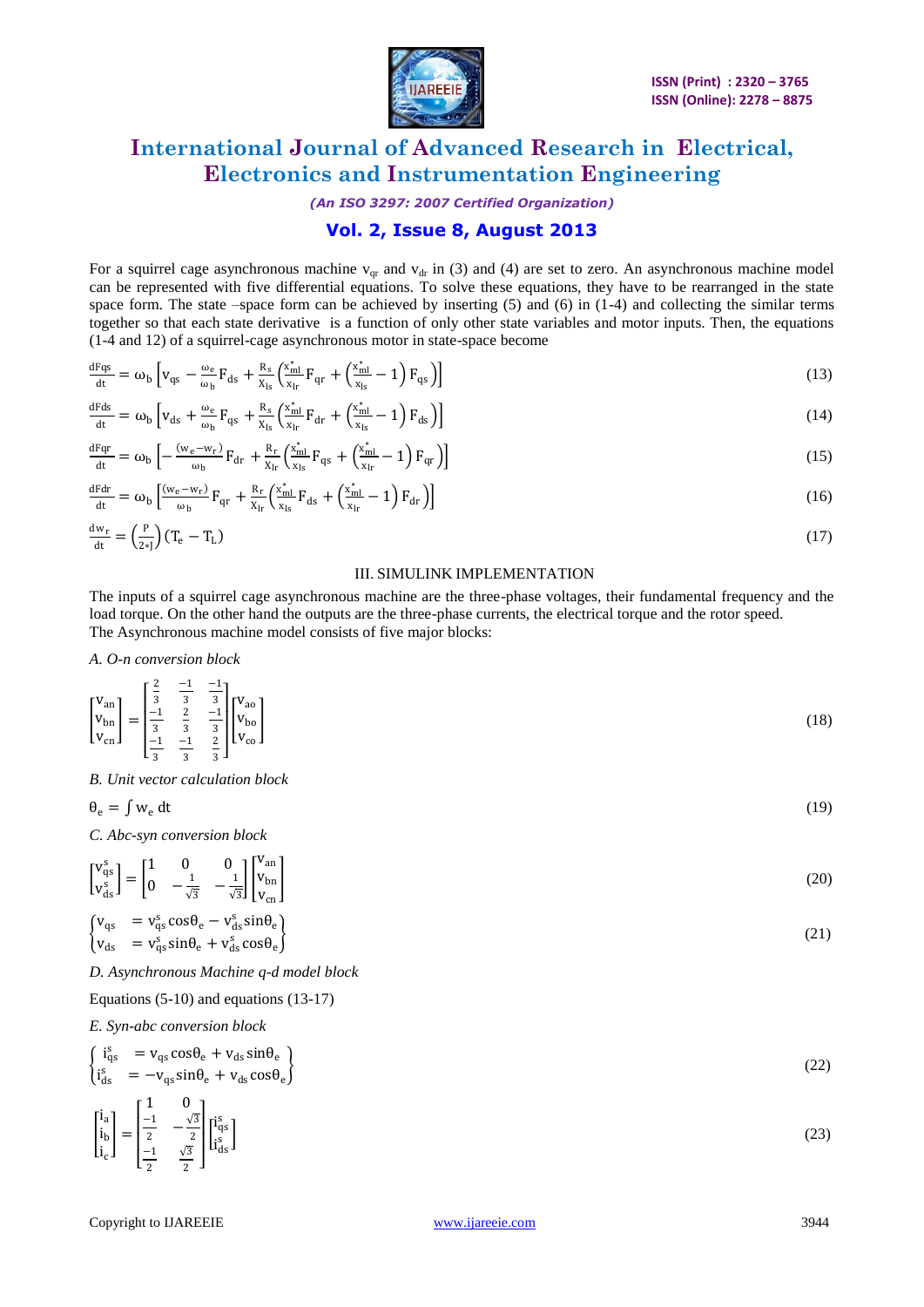

*(An ISO 3297: 2007 Certified Organization)*

**Vol. 2, Issue 8, August 2013**



Fig. 2 The complete asynchronous machine simulink model

#### IV. SIMULATION RESULTS

Two asynchronous motors: 3hp and 2250hp were tested in this simulated model [Appendix-I]. The results of the simulation are given for the first asynchronous motor:

The 3hp machine is relatively high-slip machine; that is, rated torque is developed at a speed considerably less than synchronous speed [fig.3].

At stall, the input impedance of the asynchronous motor is essentially the stator resistance and leakage reactance in series with the rotor resistance and leakage reactance. Consequently with the rated applied voltage, the starting current is large, in some cases in the order of 10 times the rated value. This is observed in figure  $4(a)$  and figures  $8(a)$  and is a major limitation of the direct-on-line starting of the motor. It is therefore, recommended that reduced voltage starting methods such as star/delta, autotransformer and soft start methods be employed to reduce the excess starting current.

It is observed in figure 4(c) that the rotor accelerates from stall with zero mechanical load torque and since friction and windage losses are not taken into account, the machine accelerates to synchronous speed. It can be seen from figure 4, that the machine has reached steady state at about 0.4 second. The application of 11.87 N-m mechanical loads at 0.5 seconds as illustrated in figure 4(b), results in sharp drop in the motor speed i.e. from 377 rad/sec to 361.2 rad/sec of figure 4(c) and an increase in the electromechanical torque upto 11.87 N-m in sympathy with the applied mechanical loading.

It is also observed from figure 5 that the stator q-axes voltage ( $v_{\text{qs}}$ ) = 179.6V = V<sub>m</sub> (magnitude of supply voltage) and stator d-axis voltage ( $v_{ds}$ ) = 0. It implies that the stator d-q voltages are DC quantities throughout the complete simulation time of 1.5 second.

It is observed from figure 6 that the stator currents are DC quantities in the steady state at 0.4sec. The application of 11.87 N-m mechanical loads at 0.5 seconds as illustrated in figure 6, results in slight increase in DC currents. After removal of load at 0.9 sec, the stator d-q currents again appear as DC quantities.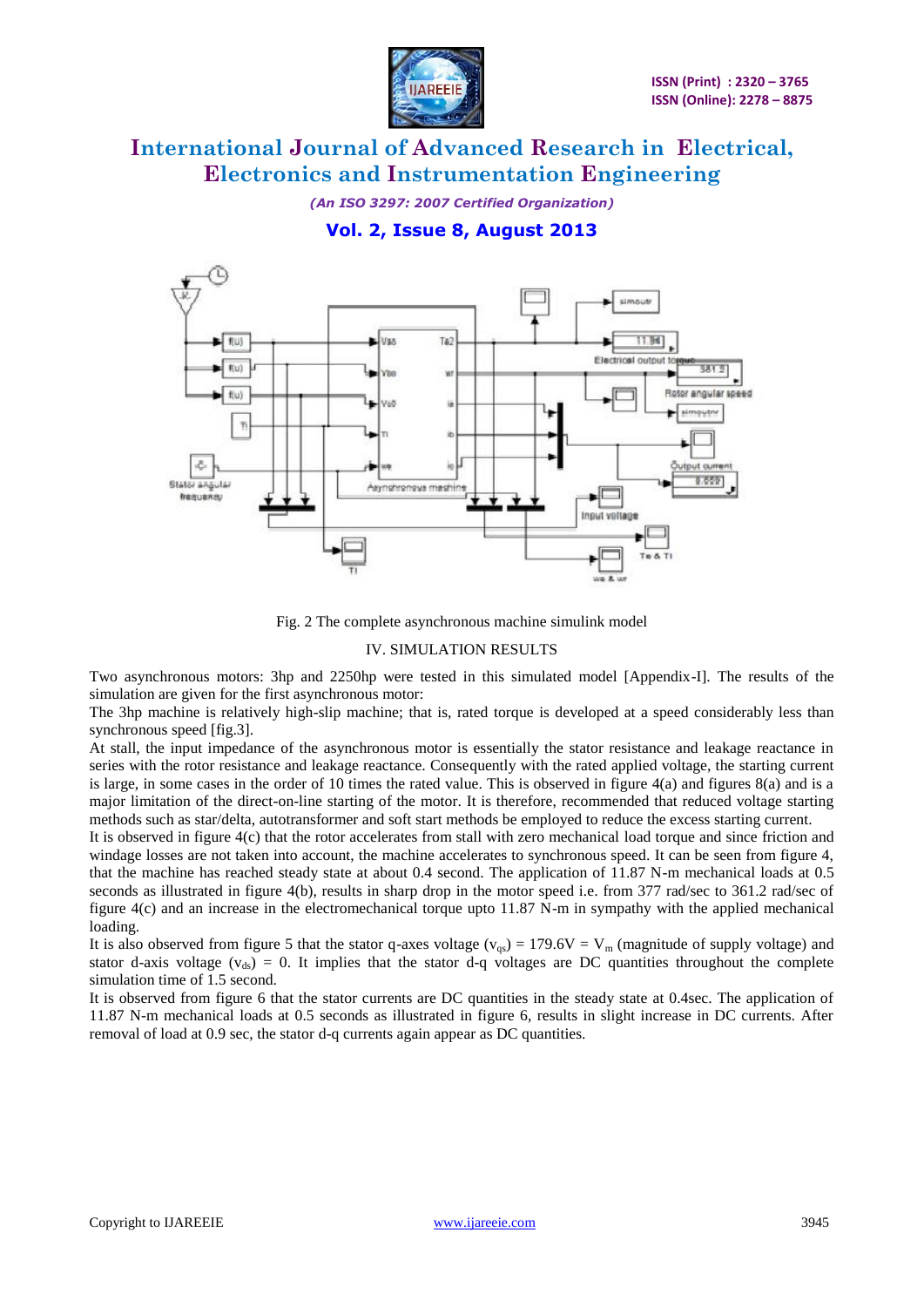

*(An ISO 3297: 2007 Certified Organization)*





Speed, rad/sec

Fig.3 Torque-speed characteristics during free acceleration: 3-hp Asynchronous motor



Fig. 4 Simulated results for (a) Stator currents (b) electromagnetic torque and (c) rotor speed when  $T_L$  is stepped from  $T_L=0$  to  $T_L=11.87$ N-m and then stepped down from  $T_L=11.87$ N-m to  $T_L=0$ .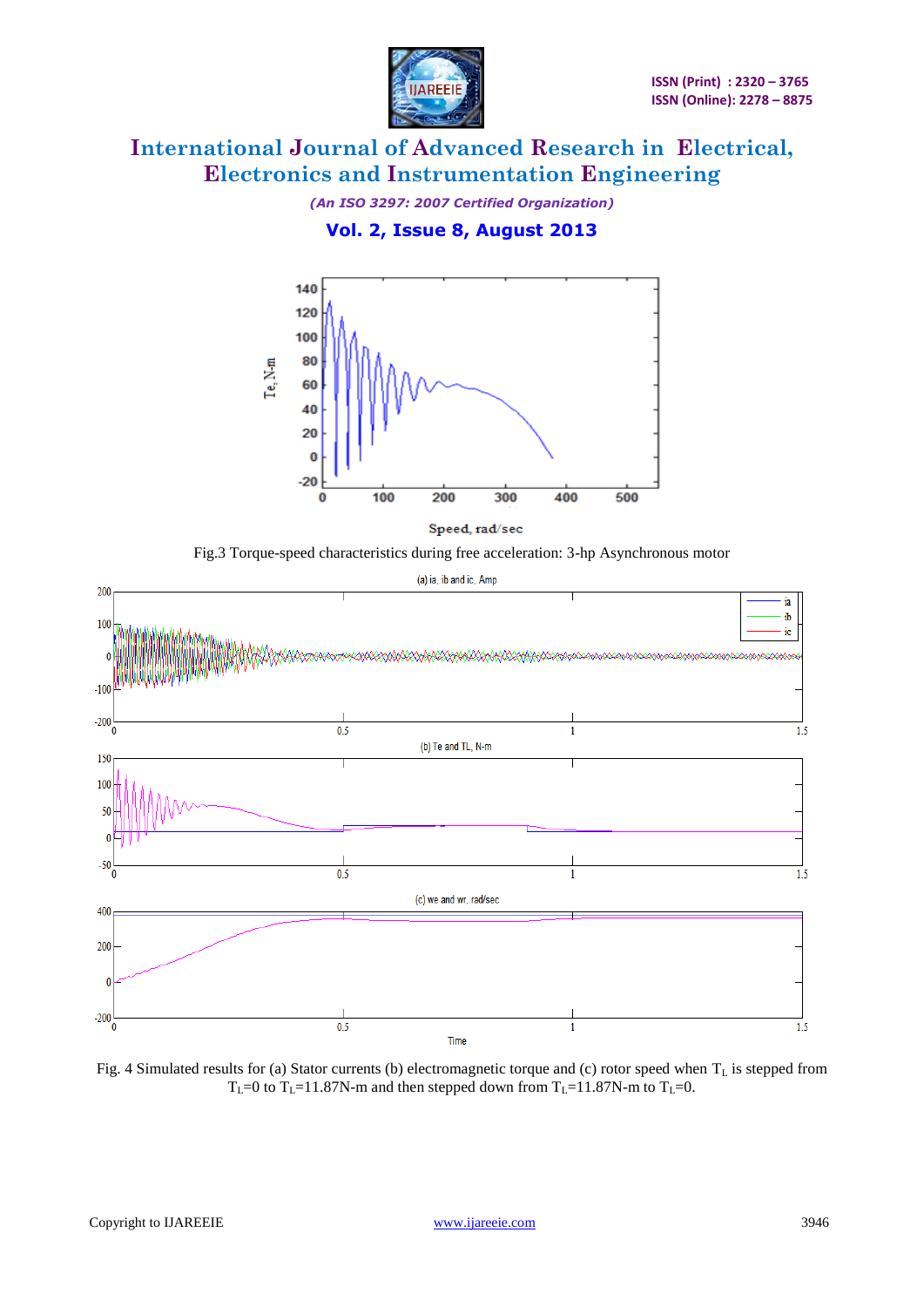

*(An ISO 3297: 2007 Certified Organization)*





Fig.5 Simulated results for stator d-q voltages when  $T_L$  is stepped from  $T_L=0$  to  $T_L=11.87$ N-m and then stepped down from  $T_1$ =11.87N-m to  $T_1$ =0.



Fig.6 Simulated results for d-q stator and rotor currents when  $T_L$  is stepped from  $T_L=0$  to  $T_L=11.87$ N-m and then stepped down from  $T_L=11.87$ N-m to  $T_L=0$ .

The results of simulation are also given for the other asynchronous motor: The 2250- hp machine is low slip machine; that is, rated torque is developed at synchronous speed as shown in figure 7.

It is observed in figure 8(c) that the rotor accelerates from stall with zero mechanical load torque and since friction and windage losses are not taken into account, the machine accelerates to synchronous speed. It can be seen from figure 8, that the machine has reached steady state at about 2.8 second. The application of 8900 N-m mechanical load at 3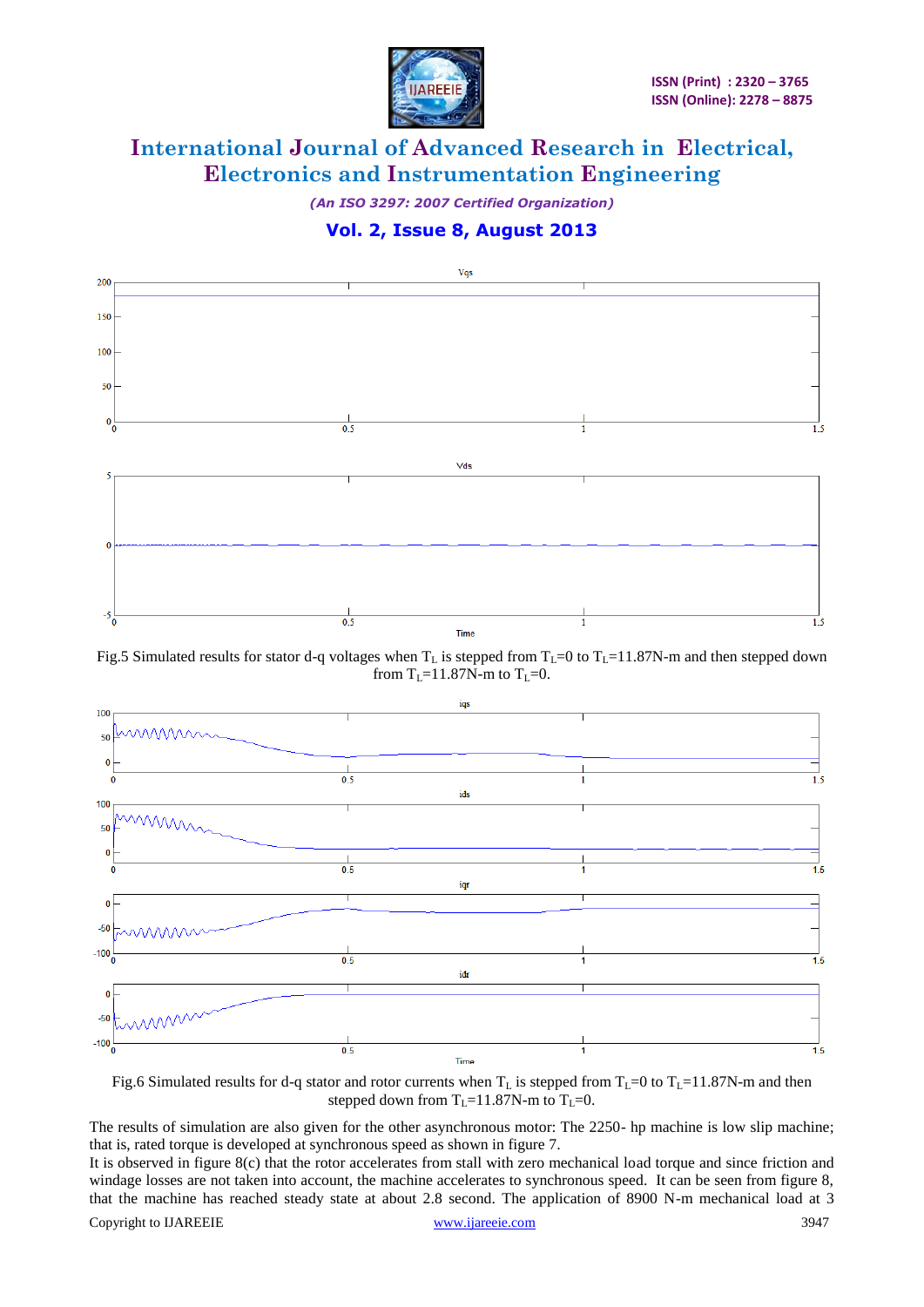

*(An ISO 3297: 2007 Certified Organization)*

### **Vol. 2, Issue 8, August 2013**

seconds as illustrated in figure 8(b), results in the same motor speed as synchronous speed of figure 8(c) and an increase in the electromechanical torque in sympathy with the applied mechanical loading.

It is also observed from figure 9 that the stator q-axes voltage ( $v_{gs}$ ) = 1877.7V = V<sub>m</sub> (magnitude of supply voltage) and stator d-axes voltage ( $v_{ds}$ ) = 0. It implies that the stator q-d voltages are DC quantities.

It is observed from figure 10 that the stator currents are DC quantities in the steady state at 2.9 sec. The application of 8900 N-m mechanical loads at 3 seconds as illustrated in figure 8, results in very slight increase in currents. After removal of load at 4sec, the stator q-d currents again appear as DC quantities.



Fig.7 Torque-speed characteristics during free acceleration: 2250-hp Asynchronous motor



Fig.8 Simulated results for (a) Stator currents, (b) electromagnetic torque and (c) rotor speed when  $T_L$  is stepped from  $T_L=0$  to  $T_L=8900N$ -m and then stepped down from  $T_L=8900$  vN-m to  $T_L=0$ .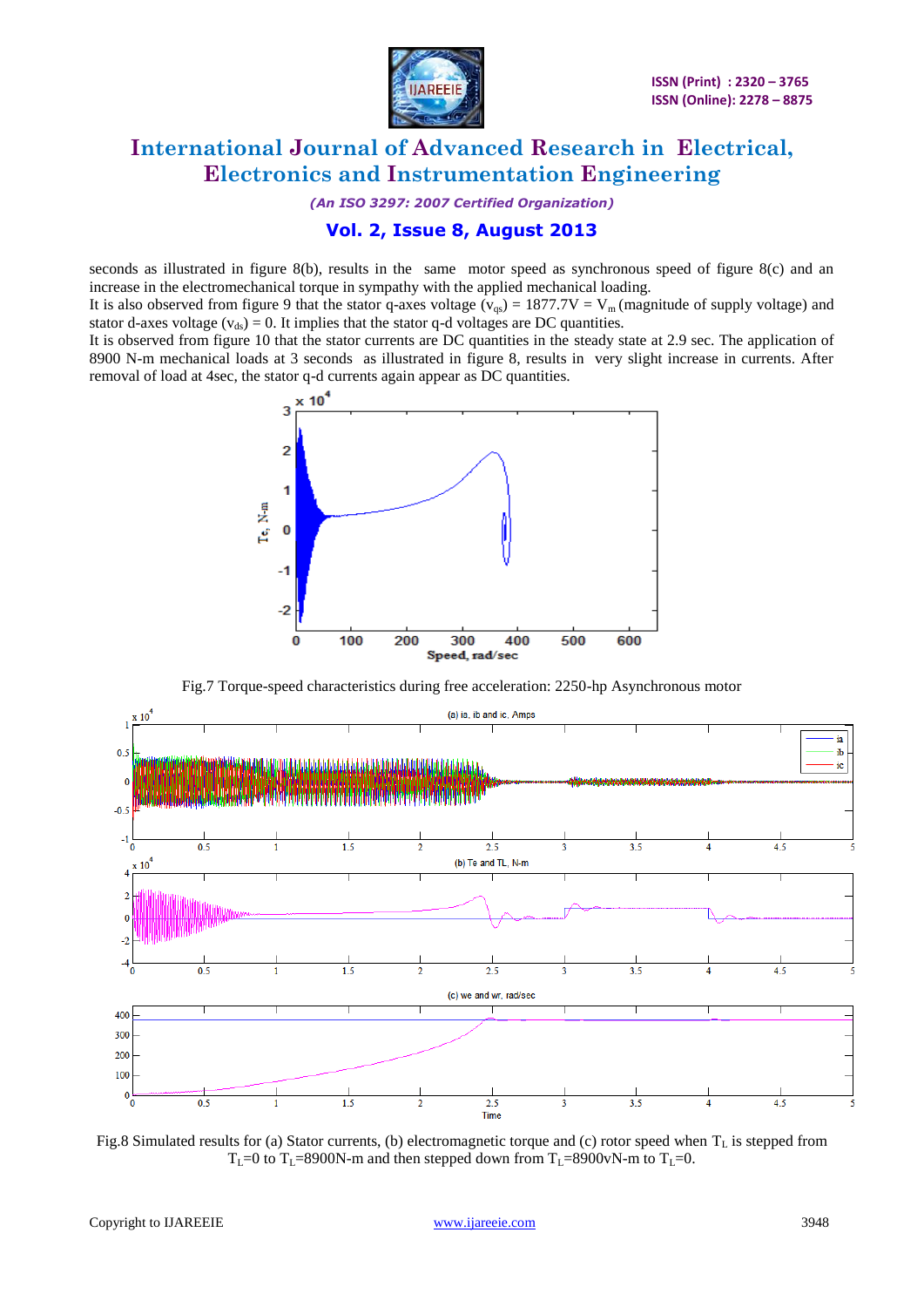

*(An ISO 3297: 2007 Certified Organization)*

**Vol. 2, Issue 8, August 2013**



Fig. 9 Simulated results for d-q voltages when  $T_L$  is stepped from  $T_L=0$  to  $T_L=8900$  N-m and then stepped down from  $T_1 = 8900$  N-m to  $T_1 = 0$ .



Fig. 10: Simulated results for d-q stator and rotor currents when  $T_L$  is stepped from  $T_L$ =0 to  $T_L$ =8900N-m and then stepped down from  $T_L$ =8900 N-m to  $T_L$ =0.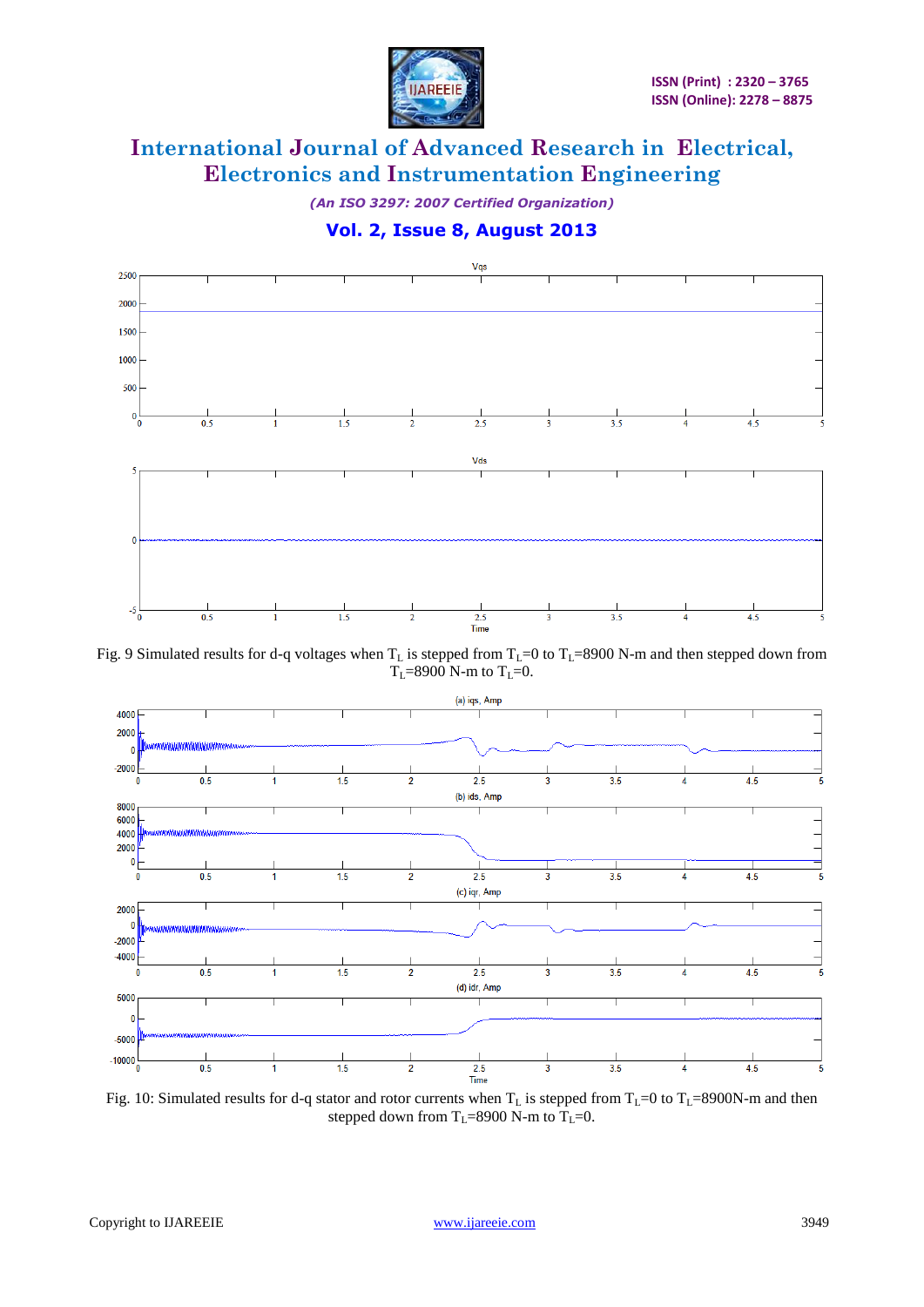

*(An ISO 3297: 2007 Certified Organization)*

### **Vol. 2, Issue 8, August 2013**

All the simulations are running under the same condition as below: Motor type: 3-hp and 2250-hp squirrel cage asynchronous motor Simulation time: 1.5 seconds and 5 seconds Solver type: ode45 (Demand-Prince) Relative tolerance: 1e-3

### V. CONCLUSIONS

For the analysis of dynamic behavior of the asynchronous machine, study of reference frames is essential. This paper has demonstrated the elegance of MATLAB/SIMULINK in the dynamic modeling and simulation of a 3-hp and 2250hp asynchronous motor driving a mechanical load. The simulated motor is symmetrical and windage and friction losses are assumed negligible for ease of analysis. The results obtained clearly show the elegance of d-q axis transformation theory in machine modeling, inherent limitations of the direct-on-line starting of asynchronous motors and effect of mechanical loading on various motor output variables.

### **APPENDIX-I**

#### MACHINE-I DATA

| <b>Rated Power</b>                                | 3 HP        |  |
|---------------------------------------------------|-------------|--|
| Rated Line to Line Voltage                        | 220V        |  |
| <b>Rated Frequency</b>                            | 60Hz        |  |
| Number of poles, P                                |             |  |
| <b>Stator Resistance, Rs</b>                      | $0.435$ ohm |  |
| Stator Leakage Reactance, Xls                     | $0.754$ ohm |  |
| Rotor Resistance, Rr'                             | $0.816$ ohm |  |
| Rotor Leakage reactance, Xlr'                     | $0.754$ ohm |  |
| $0.089$ Kg-m <sup>2</sup><br>Moment of inertia, J |             |  |
| Magnetizing reactance, Xm<br>26.13 ohm            |             |  |

#### MACHINE- II DATA

| <b>Rated Power</b>                     | 2250HP      |  |
|----------------------------------------|-------------|--|
| Rated Line to Line Voltage             | 2300V       |  |
| <b>Rated Frequency</b>                 | 60Hz        |  |
| Number of poles, P                     |             |  |
| <b>Stator Resistance, Rs</b>           | $0.029$ ohm |  |
| Stator Leakage Reactance, Xls          | $0.226$ ohm |  |
| Rotor Resistance, Rr'                  | $0.022$ ohm |  |
| Rotor Leakage reactance, Xlr'          | $0.226$ ohm |  |
| 63.87 $Kg-m^2$<br>Moment of inertia, J |             |  |
| Magnetizing reactance, Xm<br>13.04 ohm |             |  |

#### **NOMENCLATURE**

| d                                 | $=$ Direct axis                            |
|-----------------------------------|--------------------------------------------|
| q                                 | $=$ Ouadrature axis                        |
| s                                 | $=$ Stator variable                        |
| r                                 | $=$ Rotor variable                         |
| $F_i$                             | = Flux linkage (i=q or d & j=s or r)       |
| $V_{qs}$ , $V_{ds}$               | $=$ q and d- axis stator voltage           |
| $V_{qr}$ , $V_{dr}$               | $=$ q and d-axis rotor voltages            |
| $F_{\text{md}}$ , $F_{\text{ma}}$ | $=$ q and d-axis magnetizing flux linkages |
| $\rm R_r$                         | $=$ Rotor resistance                       |
| $R_{s}$                           | $=$ Stator resistance                      |
| $X_{ls}$                          | $=$ Stator leakage reactance               |
| $X_{\rm lr}$                      | $=$ Rotor leakage reactance                |
| $i_{qs}$ , $i_{ds}$               | $=$ q and d-axis stator currents           |
| 1 <sub>qr</sub> , 1 <sub>dr</sub> | $=$ q and d-axis rotor currents            |
| P                                 | $=$ No of pole                             |
| J                                 | $=$ Moment of inertia                      |
| Te                                | $=$ Electrical output torque               |